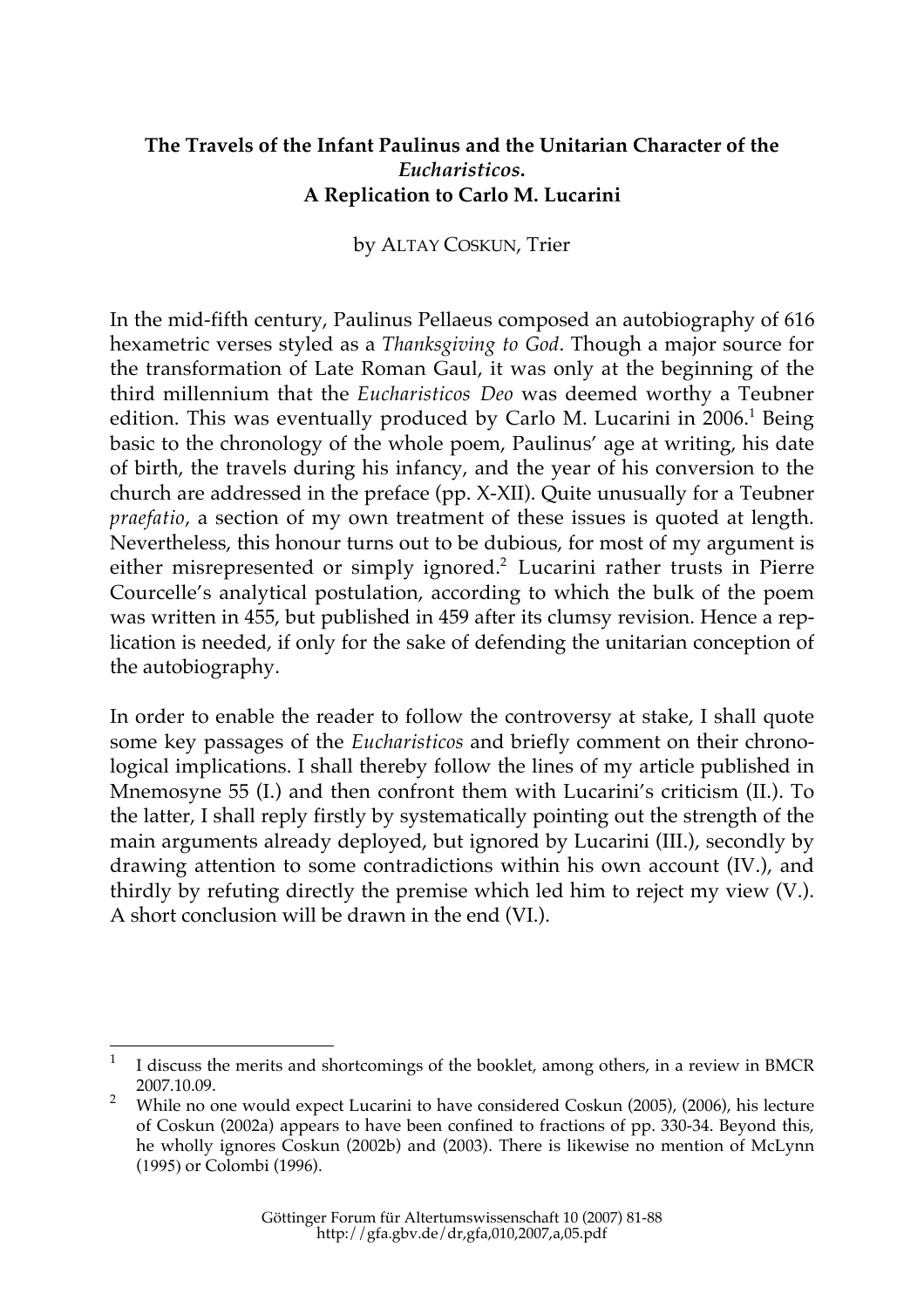I.

Still within the initial invocation of God (vv. 1-21), Paulinus indicates his current age:

- 12 altera ab undecima annorum currente meorum
- hebdomade sex aestivi flagrantia solis 14 solstitia et totidem brumae iam frigora vidi.

Thus after seventy-seven years, he has lived to see six further summers and winters, so that he is in his 83rd year at the time of writing. Next Paulinus sets out to tell the story of his life from his birth down to his present situation (vv. 22ff.). It began with some kind of an Odyssey, as his father Thalassius held prominent posts in the imperial administration: Paulinus was born in Macedonian Pella, while Thalassius served there as the 'deputy of the illustrious prefecture' of Illyricum (vv. 24ff.). After his promotion to the rank of the *proconsul Africae*, they travelled to Carthage. Later on, the family visited the city of Rome (vv. 35ff.), before finally returning home to Bordeaux (vv. 42-49).

Paulinus there met his famous grandfather for the first time:

- 48 tunc et avus primum illic fit mihi cognitus, anni
- 49 eiusdem consul, nostra trieteride prima.

Although the grandfather is not named explicitly, the audience was supposed to identify him with the poet, professor and courtier Decimius Magnus Ausonius, who held the consulship in 379. By dating the arrival at Bordeaux to the year of his ancestor's most distinguished magistracy as well as still within his own *trieteris*, the author obviously conveys the chronological key to his biography. It is generally concluded that Paulinus was around three by that time; that he had been born in 376; and that he published the *Eucharisticos* in 359.3

However, being in one's *trieteris* does not mean having completed one's third year. Ausonius rather met his grandson in the course of his 3<sup>rd</sup> year. Moreover, the consul returned to Bordeaux in autumn 379. If Thalassius and his family had left Carthage in September or, at the latest, in early October, they would not have arrived before November; but since they also visited Rome on the way, they probably reached the Aquitanian capital around December 379.

 $3$  Cf., e.g., Moussy (1974), 12; McLynn (1995), 461. For further references, cf. Coskun (2002a), 332 n. 4.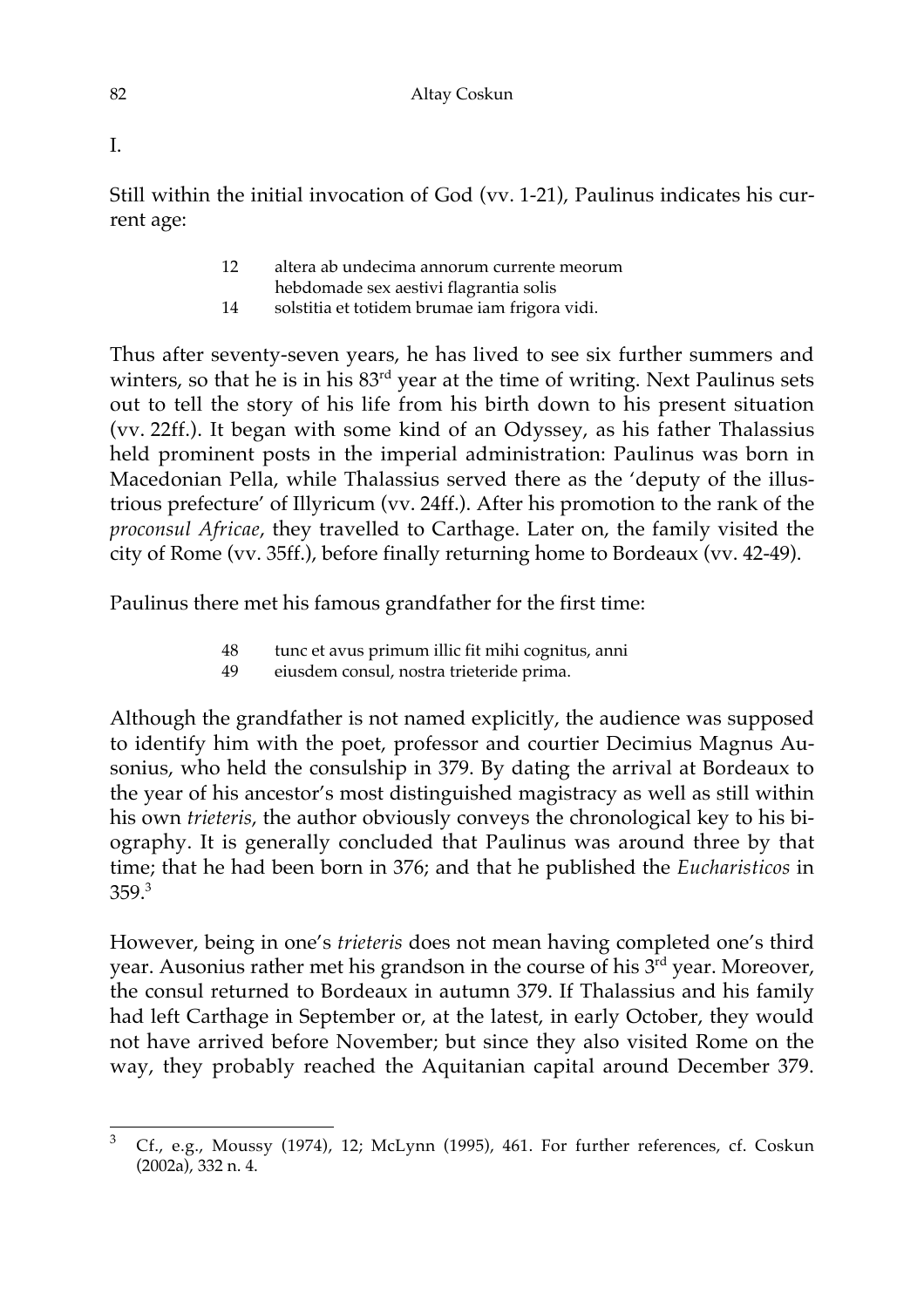Consequently, Paulinus was born in 377 and the poem is more likely to have been composed early in 460 than in 459.4

Both of these years seem to conflict with Paulinus' report of his conversion to the church. As the text poses serious problems, it is given in full (following Claude Moussy's edition):5

- 468 confessusque igitur, penitenda quae mihi noram, proposita studui constrictus vivere lege,
- 470 non digno fortasse pians commissa labore, sed rectam servare fidem non inscius ipse, errorum discendo vias per dogmata prava, quae reprobans sociata aliis nunc respuo culpis. post autem, exacta iam ter trieteride quinta,
- 475 rite recurrente statuto tempore Pascha ad tua, Christe Deus, altaria sacra reversus te miserante tua gaudens sacramenta recepi
- 478 ante hos ter decies super et his quattuor annis.

If Paulinus returned to the 'holy altar' of Christ at the age of 45 (v. 474:  $3 \times 3 \times 5$ ), this will have happened Easter 423, presupposing a birth around August 377, or Easter 421 according to the chronology hitherto prevalent.<sup>6</sup> But since this event took place in the  $34<sup>th</sup>$  year<sup>7</sup> before the composition of the *Eucharisticos* (V. 478:  $3 \times 10 + 4$ ), one difficulty arises: Paulinus would have been 78/79, not 82/83 years old, when he wrote these verses, and they could no longer be dated to A.D. 460 or 459. Wilhelm Brandes thus purports an error by the autobiographer. Courcelle, in contrast, concludes that the core of the autobiography was composed earlier than the preface and the introductory verses (which attest the above-mentioned age of 82/83 years). Hence he as-

 $\overline{a}$ 

<sup>4</sup> Cf. Coskun (2002a), 331-36 for dating the composition to February/April 460; Coskun (2002b), 384-87; 91-94 for Ausonius and the second half of 379.

<sup>&</sup>lt;sup>5</sup> 'And thus, after confessing what I knew deserved my repentance, I tried to live strictly according to the set rule; maybe I did not atone for my deeds by the appropriate punishment, but myself I was well aware to keep the right faith, by learning the ways which lead to errors through corrupt doctrines, which I now disapprove of and reject together with other sins. But afterwards, when the fifth triennium had already thrice been completed and Easter duly recurred at its fixed date, I returned to your holy altar, Christ my God, and, through your mercy, joyfully received your sacraments, these thrice ten years ago and, in addition to these, an-

o the r four.'<br><sup>6</sup> The year 421 is suggested, among others, by Brandes (1888), 275; Courcelle (1964), 167 n. 3; PLRE 1.678; McLynn (1995), 476; Marcone (1995), 20. But it depends on a birthday

prior to Easter 376.<br><sup>7</sup> Unless Paulinus explicitly states the completion of a period of time, the current unit tends to be counted, as if it were complete. For a broader discussion of dating within the autobiography, cf. now Coskun (2005), 147-49.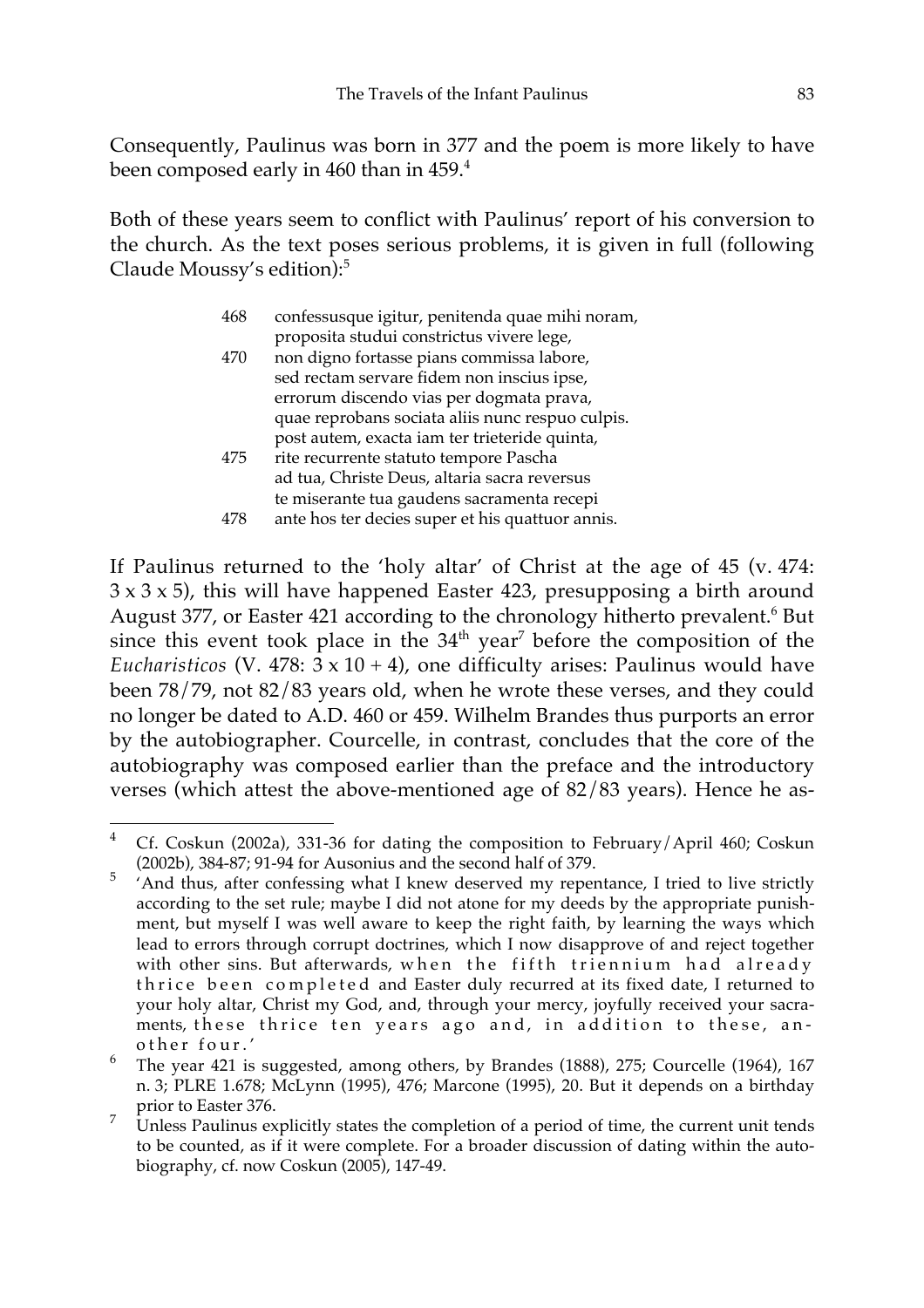### 84 Altay Coskun

signs the later parts to A.D. 459 and the first draft to A.D. 455. His view has been adopted by most commentators today, though with the notable exception of Neil McLynn, who suggests solving the difficulty by 'correcting' v. 478.8

However, the whole problem resides in the constitution of v. 474. Codex Bernensis reads: *post autem, exacta iam tetreteride quinta*, whereas the *editio princeps* of Margarinus de la Bigne has *iam trie-teride*. Unaware of the existence of the codex Bernensis, which was only discovered in the later  $19<sup>th</sup>$  century, Louis Lenain de Tillemont accepted *trieteride*, but added *ter* in order to comply with the metrical demands. All subsequent editions have followed him. But *tetreteride* is morphologically fully acceptable and also attested otherwise.<sup>9</sup> Admittedly, one has to tolerate a hiatus after *autem*, but this is not unparalleled in the *Eucharisticos*. 10

It is thus unjustified to reject the transmitted *tetreteride*, all the more because it makes much better sense than the conjectured *ter trieteride*. As the text now stands, it lacks any explicit reference to the author's age and can therefore only be related to the duration of Paulinus' separation from the church.<sup>11</sup> At any rate, since the author undisputedly reveals his age at the time of his *reversio* in v. 478 (counting back the years from his current situation), it would be pointless to read the data provided in v. 474 as an otiose variation of the same fact (counting the years up from his birth). This is even more unlikely given that the total of years is less than 82, whether one counts three times five years with de la Bigne or nine times five years with Tillemont. Paulinus rather renounced the holy communion for twenty years. Accordingly, he had participated in the Eucharist for the last time in 407 and was re-admitted to the sacraments Easter 427, i.e. the  $34<sup>th</sup>$  year before writing his autobiography early in 460.

 $\overline{a}$ 

<sup>8</sup> Brandes (1888), 277. – Courcelle (1964), 167 n. 3, followed, e.g., by Moussy (1974), 17f. and 158; Marcone (1995), 104 and 116. – McLynn (1995), 463-65; 475 opts for 459 as year of composition and publication; his argument is partly based on Barth's emendation to v. 478: *ante hos ter decies super et b i s quattuor annis*. This would imply that up to 38 years had passed after the conversion on Easter 421 (p. 475). *Contra* Coskun (2002a), 341f.; Lucarini (2006), XII (against Barth). <sup>9</sup> For *tetreteris*, Moussy (1974), 186 refers to Censorius, *De die natali liber* 18,3 (ed. Hultsch,

<sup>37.3).</sup> Tillemont's suggestion has been adopted by Brandes (1888), 274f., 309 and all

subsequent editors.<br><sup>10</sup> Cf. Coskun (2002a), 342 n. 25; also Brandes' *Index rei metricae* (p. 319).<br><sup>11</sup> Contrany to wy 12, 14, 32f, 48f, 72, 121, 176, 232, 478, there is no if

<sup>11</sup> Contrary to vv. 12-14, 32f., 48f., 72, 121, 176, 232, 478, there is no indication to relate the data to his age; cf. Coskun (2005), 148f.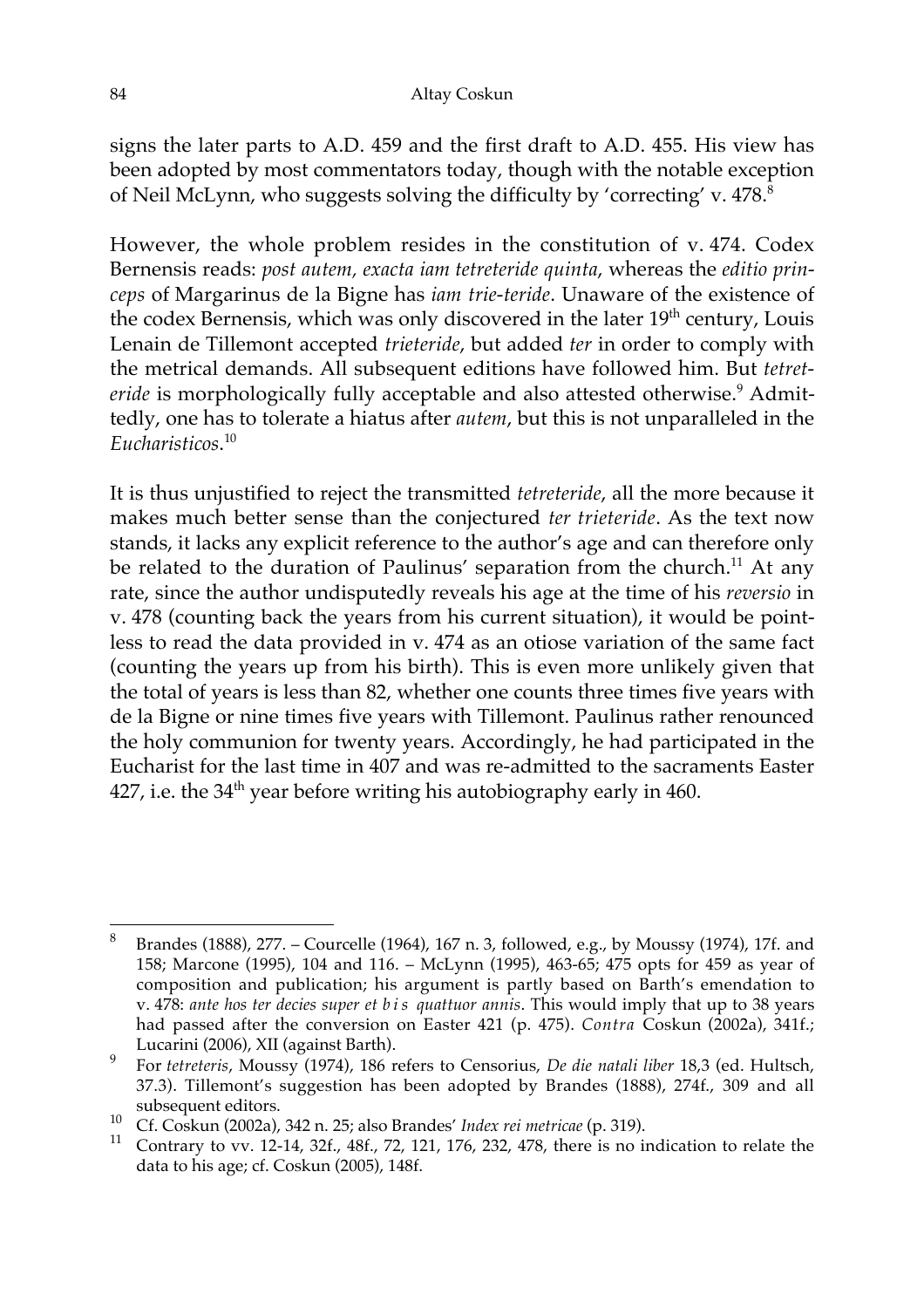### II.

Lucarini, however, rejects my chronology entirely as residing on a single misassumption: "tota enim Coskuni ratio ex ea coniectura pendet, Paulinum scilicet infantulum semper patrem suum comitatum esse, cum ipsius poetae verba hoc destricte denegent" (p. XI). My 'premise' is claimed to be contradicted by the fact that little Paulinus was trusted to nurses, thus not having been taken care of by his parents personally (v. 28: *trepidis nutricum creditum ulnis*). As a 'due' consequence, even my defence of the unitarian character of the poem is rejected: "omnino refelletur iudicium Coskuni, qui erroribus quos supra coarguimus opinionem fallaciorem miscuit, Paulinum scilicet sine intervallo poema composuisse" (p. XII). Instead, Courcelle's position is re-instated without further discussion of the panoply of my argument.

III.

But my dissident view was firstly based on a profound prosopography of the family of Ausonius' kin. E.g., the first husband of Paulinus' mother was still alive in spring 376, and she was even dependent on an imperial privilege to be allowed to marry, before the 12 months of legally prescribed mourning had passed. This circumstance alone advocates a date of birth in the second half of 377.12 But it goes well along with the fact that when Ausonius met Paulinus in Bordeaux towards the end of 379, the first *trieteris* of the boy had not yet passed – contrary to a presumed birthday prior to November or even December 376.

Secondly, Lucarini is unaware of all the implications that the imperial administration, travel facilities, and communication system of the Later Roman Empire would have on the career of Thalassius. For the present case, it is important that a *proconsul Africae* normally took over responsibility in April (not in January, as surmised on p. X), though sometimes also in September. And due to the slowness of ancient travelling, even the successor designate to the *proconsul Africae* could be addressed by an imperial letter. This, in fact, appears to have been the case with Thalassius.<sup>13</sup>

<sup>&</sup>lt;sup>12</sup> Cf. CTh 3.8.1 on the mourning, with Coskun (2002a), 334f.<br><sup>13</sup> At least one imperial letter, four fragments of which have survived (CTh 11.30.37; 11.36.23-25), addressed Thalassius *proconsul Africae* on the 30<sup>th</sup> January 378; they were received the  $26<sup>th</sup>$  April 378. Cf. Coskun (2002a), 333f. n. 5. But for the tenure of the *proconsules Africae*, cf. also Barnes (1985) and Coskun (2002b), 143-45; for the communication between the imperial palace and African officials as well as for the *mare clausum*, cf. Duncan-Jones (1990), 17-21; Coskun (2002b), 194f. with n. 31.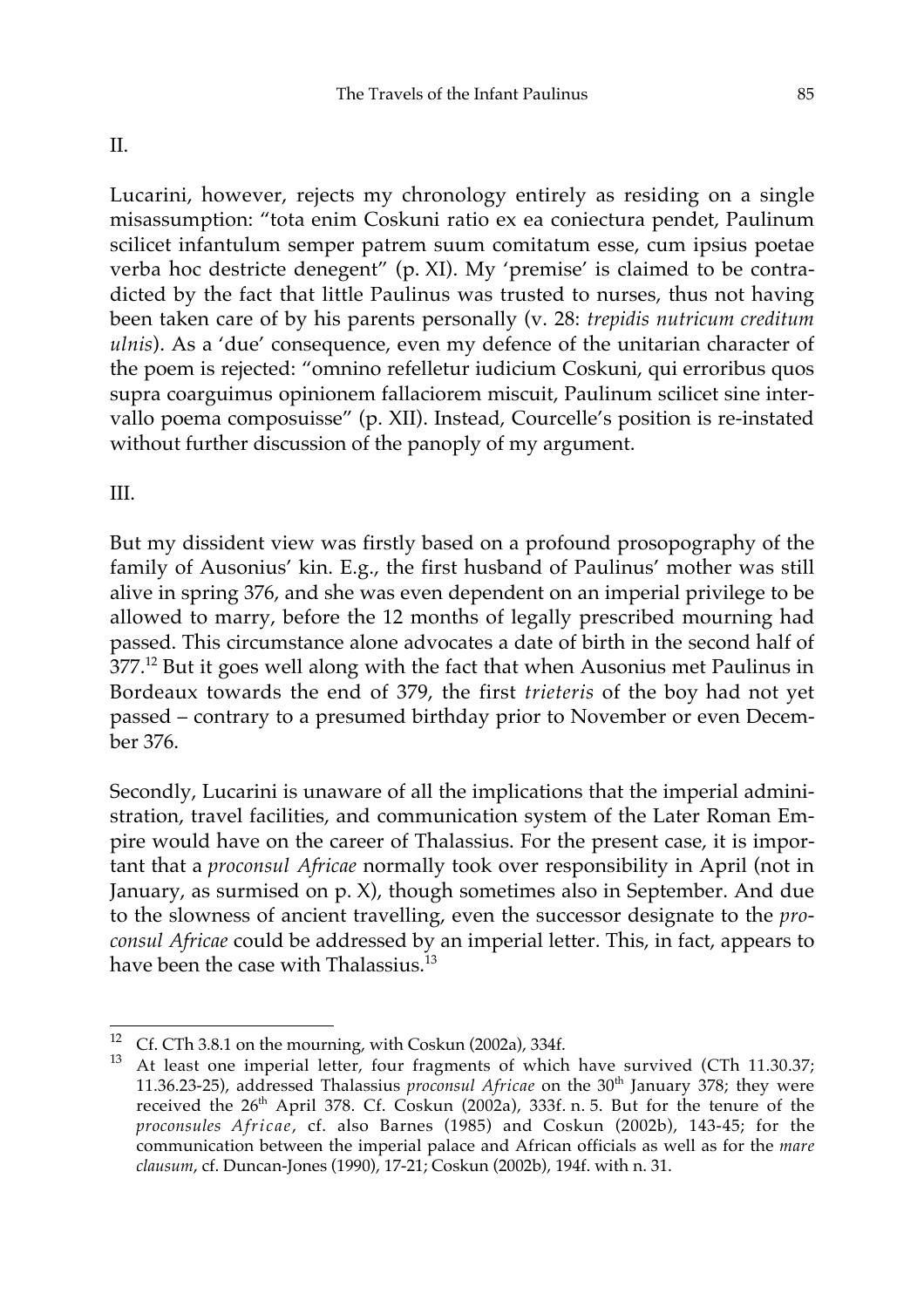### 86 Altay Coskun

I have thirdly shown that the chronology of 377/460 is not only consistent with every single detail of the autobiography itself, but also with the historical background of late Roman Aquitaine. Note in particular the fatal blows of the year 407: the loss of his father, the litigation with his brother, and the invasion of Gaul by the Goths and Alans. These distressing events may well have led Paulinus astray from his former belief in Christ for two decades.<sup>14</sup>

## IV.

Next Paulinus' apologetic utterance on the Goths needs to be accounted for. For Courcelle, its drafting is conceivable only during the short period of peace under the emperor Eparchius Avitus.15 But if we accept the French scholar's suggestion for the date of birth (before Easter 376) and conversion (Easter 421), the 34<sup>th</sup> year would lead us to a day between Easter 454 and Easter 455. Avitus, however, acceded to the throne only in July 455. Moreover, Paulinus' 83<sup>rd</sup> year would have been completed, before the emperor Majorian settled a peace with the Goths in the course of 459, thus in all likelihood much later than Easter.<sup>16</sup> It would be awkward to insist in dating the composition of the pro-Gothic verses to the brief period of peace, but not to care about their publication during a renewed war.

Admittedly, Lucarini's argument appears to be less flawed than Courcelle's in this regard. For, although he pretends to follow the latter throughout, he ignores that his own dating of Paulinus' birthday (second half of 377) and of the publication of the poem (459 or 460) is much closer to my reconstruction than to Courcelle's.17 On the other hand, he accepts the latter's date of composition (455/56). But, again, he fails to perceive the implication of his own premises: they would rather imply that Paulinus completed his 45<sup>th</sup> year in the second half of 422 and converted Easter 423. Hence the 34<sup>th</sup> year from then on ran from Easter 456 to Easter 457. Be this as it may, the entire argument is still based – just as Courcelle's – on Tillemont's untenable conjecture to v. 474. As far as we have seen, there is nothing to commend it.

<sup>14</sup> Cf. vv. 232-53; Coskun (2002a), 344; (2005), 118-20 on the *frater indocilis*; (2006), 293-304 on

*dogmata prava*. <sup>15</sup> Courcelle (1964), 167 n. 3, with reference to vv. 302ff., esp. 306f.: … *cum iam in re publica*

*nostra / cernamus plures Gothico florere favore*. <sup>16</sup> Cf. PLRE II 198 on Avitus; Priscus, frg. 36 ed. Blokley and McLynn (1995), 464 with n. <sup>20</sup>

on Majorian.<br><sup>17</sup> The reason for tacitly accepting some of my conclusions and rejecting parts of Courcelle's assumptions remains obscure, all the more since Lucarini does not draw any connection to the history of 455/59.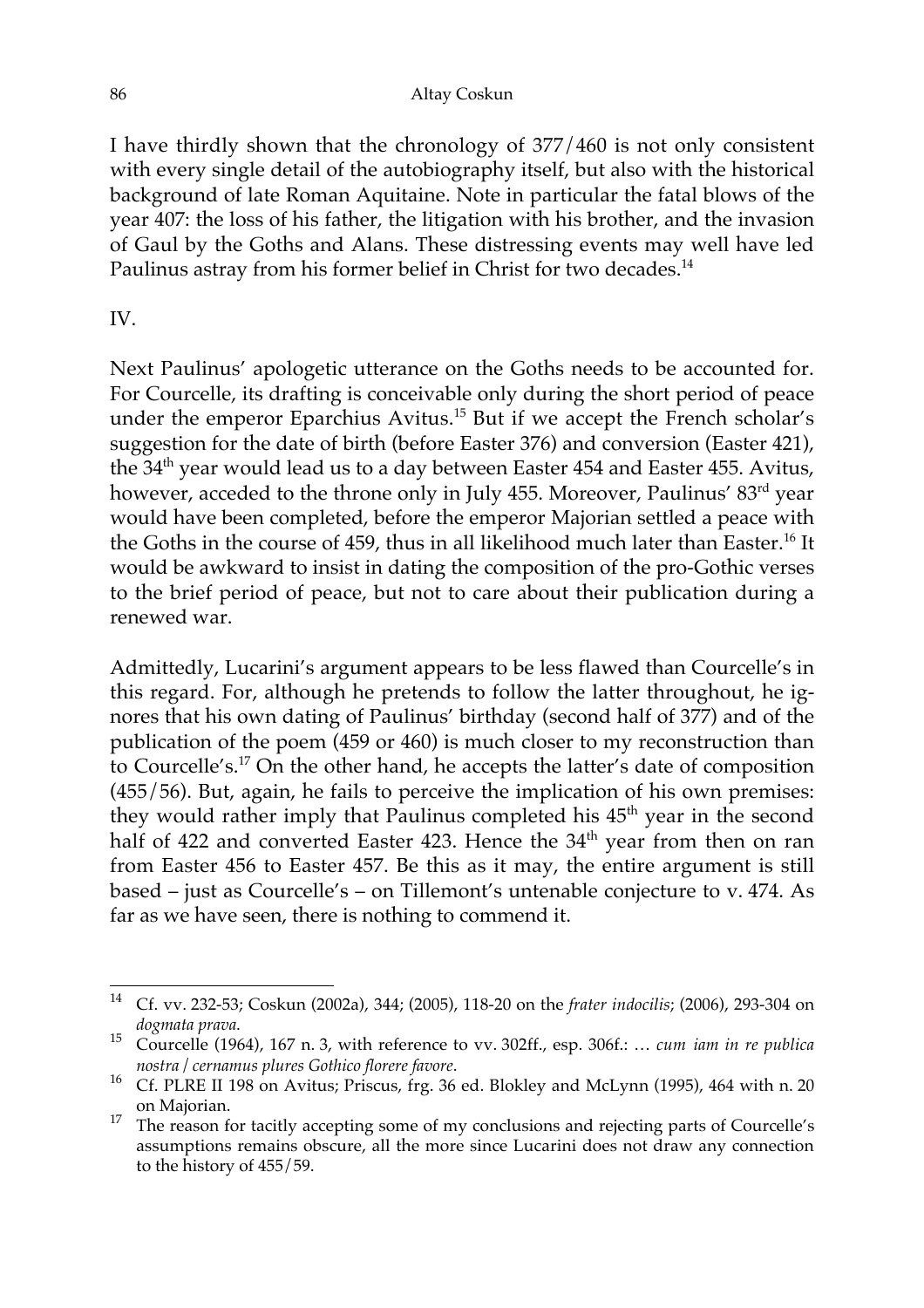V.

Let us now return to my allegedly false premise, i.e. that Paulinus travelled together with his father. In fact, I nowhere state that the infant used the same vehicle as Thalassius, although I do not see any reason to exclude the possibility that he did so. For there is nothing astonishing in the fact that the infant was cared for by servants, which was a normal practice among the elite.<sup>18</sup> At any rate, I insist that the family's journey from Macedonia to Carthage, later to Rome and finally to Bordeaux was more or less contemporaneous. This is not only to be inferred from Paulinus' place of birth, from the autobiographer's explicit claim to have passed 18 months in the capital of Africa (vv.  $34f.$ ) – i.e. as long as his father served there as proconsul –, but also from the independent evidence of Symmachus, whom Thalassius met in Rome in autumn 379, just when his son stayed there (vv. 36-40).<sup>19</sup>

Moreover, I offered a commentary on Paulinus' travel from Macedonia to Africa, which, again, escaped Lucarini's eyes. Otherwise, he would have refrained from replacing the transmitted *Oceanumque* by *Aegaeumque* (v. 30), and suggesting in the apparatus (p. 3) that the infant embarked in Macedonian Demetrias. None of these allegations is compatible with Paulinus' crossing the Alps (v. 29) or sailing the *fretum Tyrreni*, let alone with the ancients' sailing routes and habits.20

VI.

To conclude: instead of addressing any of my arguments properly, Lucarini continues to adhere to the authority of Courcelle. He thereby accepts chronological vagueness, where Paulinus is precise, confuses Paulinus' itinerary and Thalassius' career, although the evidence allows clarity, disregards the transmitted *tetreteride* in v. 474, and thus needlessly rejects the unitarian character and chronological consistency of the autobiography, which no shred of evidence allows us to question.

<sup>18</sup>  $^{18}$  Cf. also vv. 77f.

<sup>&</sup>lt;sup>19</sup> Symm. epist. 1.25, with Coskun (2003), 48f.

<sup>20</sup> Cf. Coskun (2002a), 334. – Lucarini seems to be unaware of the *mare clausum*, on which see above, n. 13.